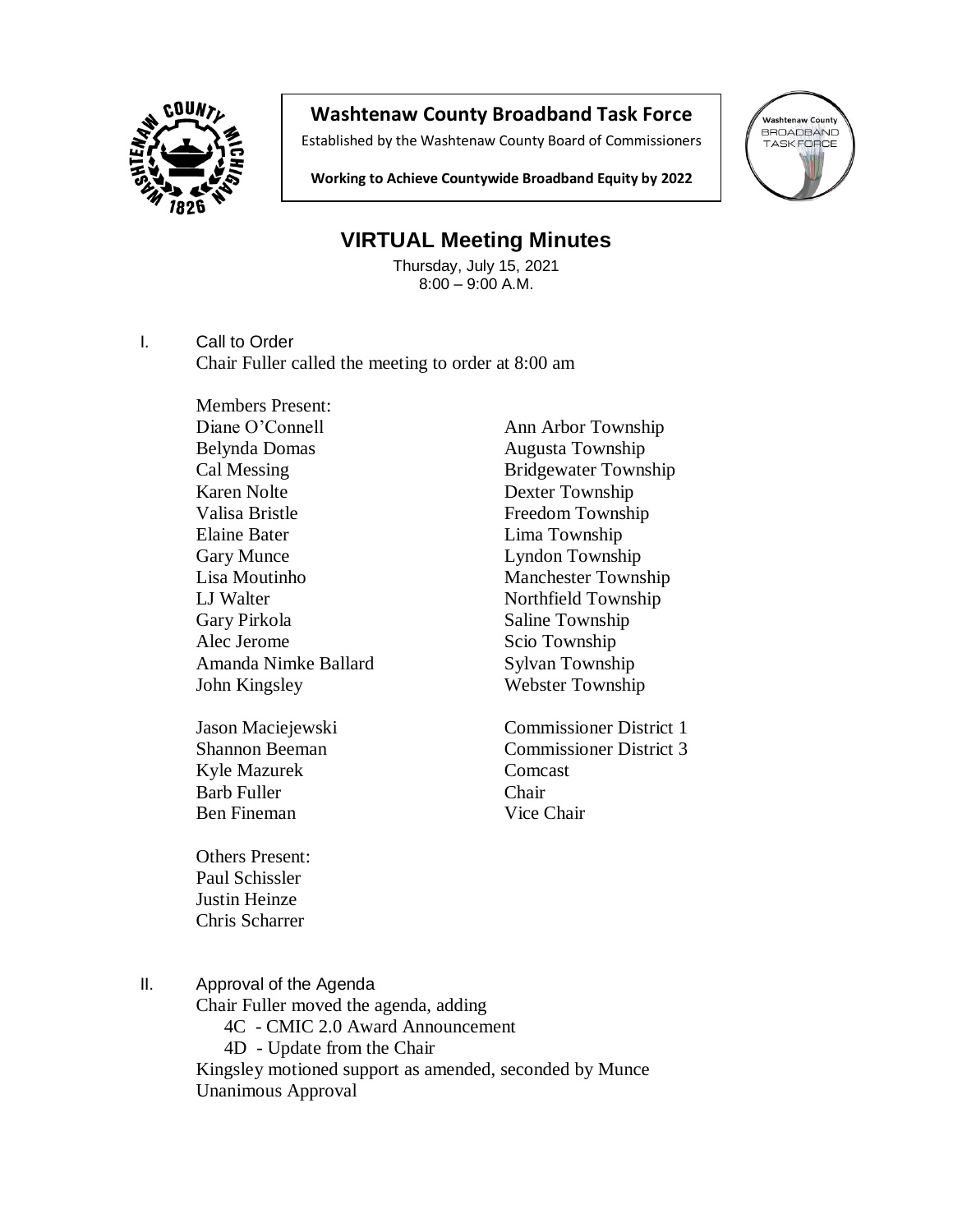- III. Approval of June 17, 2021 Meeting Minutes Motion to approve as presented, Munce. Seconded by Beeman Unanimous approval
- IV. Updates
	- A. Washtenaw Board of County Commissioners American Rescue Plan allocation to fund broadband gap-filling initiative Commissioner Maciejewski discussed the upcoming conversation at the Board of Commissioners table about allocating American Rescue Plan Act funds sufficient to close the digital divide in Washtenaw County
		- A decision is forthcoming discussion at August 4 BOC Meeting
			- o Ways & Means & possibly Board meetings
		- Washtenaw County is receiving \$71m
		- Broadband is an encouraged use of the funds
		- Encouraged residents to complete BOC survey
		- Townships will be hearing from County Administration regarding a contribution (cost sharing) from the townships own ARPA funding

Commissioner Beeman added:

- She will be holding two town hall meetings to discuss ARPA options with residents.
	- o Residents are encouraged to share, link and encourage everyone to share their broadband stories and struggles via survey
- B. RFP for Broadband Gap Filling

Ben reported that interviews with RFP respondents have concluded, awards will be dependent on BOC allocation

## C. CMIC 2.0 Award Announcement

Kyle shared that Comcast has received a CMIC award for 480 addresses (total) in the following townships: Scio (198), Ann Arbor/Northfield (119) and Lodi (163)

- The CMIC timeline is TBD although the terms of the grant proposed a completion date of 9/2025
- D. Update from the Chair

Survey link is on BBTF page (red box at top of page) – please take the survey, attend town halls and August 4 meeting of the Board of Commissioners. Encourage neighbors, friends and family to do the same.

- V. Action Items None
- VI. New Business None
- VII. Old Business None